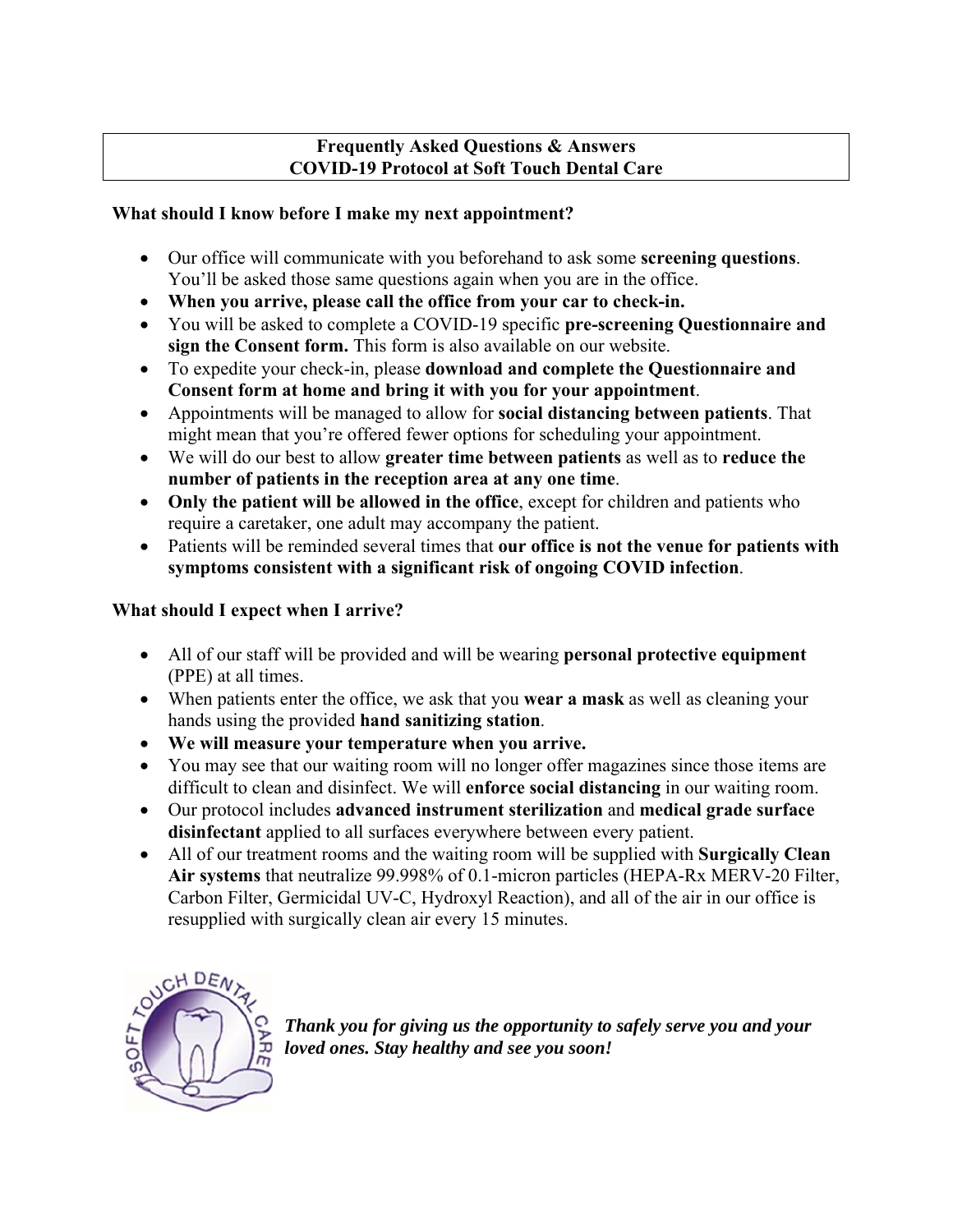



**Inna Dijour, DDS 3893 Route 516, Suite 2A** Old Bridge, NJ 08857  $(732)$  607-6400 www.SoftTouchDentalCare.net

## **COVID-19 PROTOCOLS KEEPING YOU HEALTHY WHILE KEEPING YOUR SMILE HEALTHY**

OUR NEW LOOK WITH PROTECTIVE GEAR



**Please wear Masks** before you enter the office.



**Please use hand** sanitizer when you enter the office.



We will ask some screening questions relating to the **COVID-19.** 



**Leave your cell phone** number and wait in vour car instead of waiting room.



No longer magazines, children's toys, coffees in the waiting room.



**Only patients with** appointments and one quardian permitted into the office.



We will measure your temperature and ask you to gargle with 1% hydrogen peroxide.



**Social distancing** in effect maintain 6 feet of distance at all times.



**Please allow us** enough time for enhanced disinfection between patients.



**Please reschedule** if anyone in your household has been sick in the last 2 weeks.